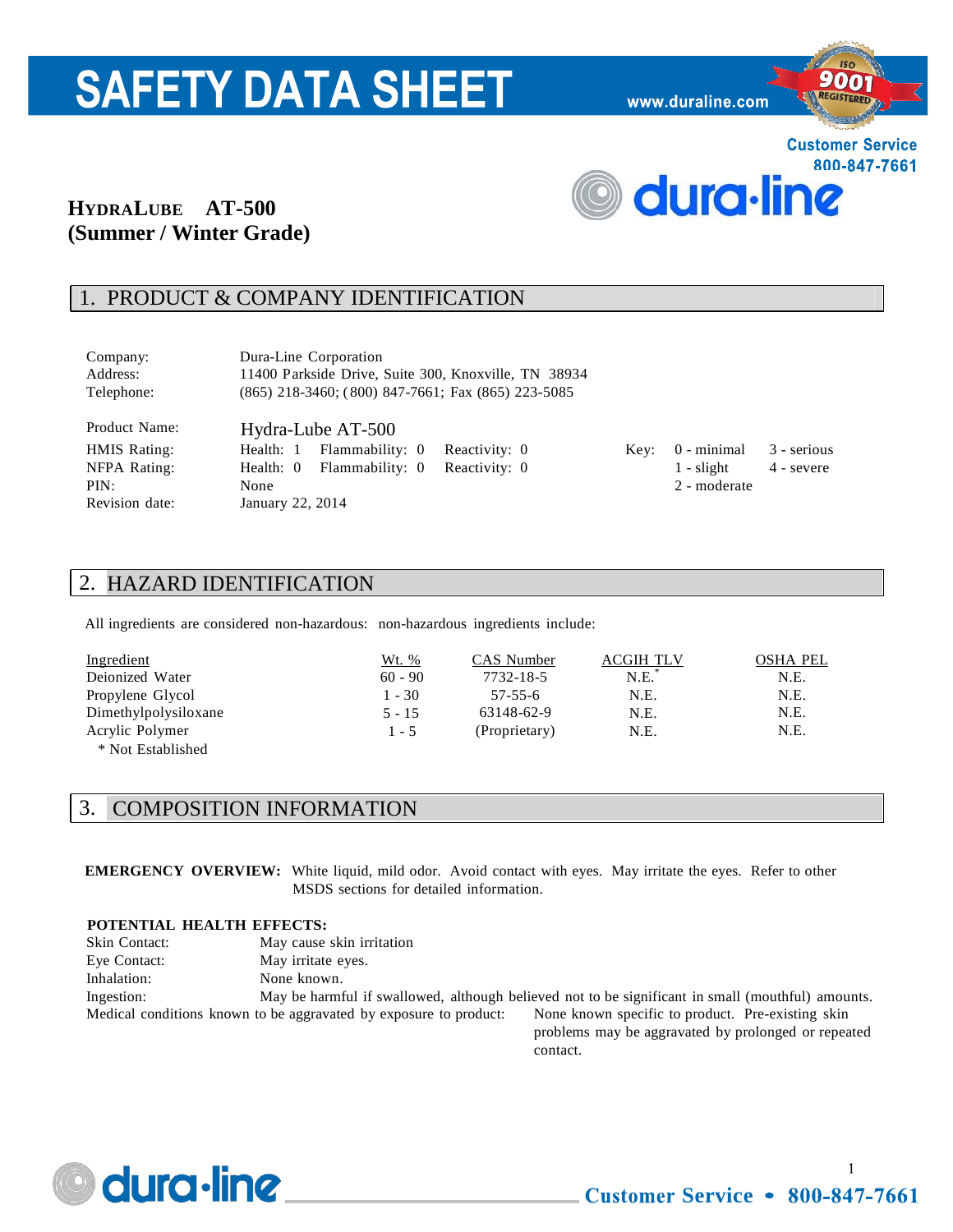# **4. FIRST AID MEASURES**

| Skin Contact:                                                     | Wash with soap and water. Get medical attention if irritation persists.                                                                  |  |
|-------------------------------------------------------------------|------------------------------------------------------------------------------------------------------------------------------------------|--|
| Eyes:                                                             | In case of contact, immediately flush with plenty of water for at least 15 minutes and get medical                                       |  |
|                                                                   | attention if irritation persists.                                                                                                        |  |
| Inhalation:                                                       | No first aid expected to be required. Not an inhalation hazard.                                                                          |  |
| Ingestion:                                                        | Do not induce vomiting. Slowly dilute with 1 or 2 glasses of water or milk and seek medical                                              |  |
| attention. Never give anything by mouth to an unconscious person. |                                                                                                                                          |  |
|                                                                   | NOTE: In all cavare cases, contact physician immediately. Local telephone operators can furnish number of regional poison control center |  |

NOTE: In all severe cases, contact physician immediately. Local telephone operators can furnish number of regional poison control center.

# 5. FIRE FIGHTING MEASURES

| Conditions of Flammability:       | None.                                                                                                                                                  |
|-----------------------------------|--------------------------------------------------------------------------------------------------------------------------------------------------------|
| Flash Point:                      | None.                                                                                                                                                  |
| Flammable Limits in Air:          | None.                                                                                                                                                  |
| Extinguishing Media:              | Carbon dioxide, foam water spray, dry chemical.                                                                                                        |
| Special Fire Fighting Procedures: | Keep containers cool with water spray.                                                                                                                 |
| Hazardous Combustion Products:    | Smoke, soot, oxides of carbon if engulfed in a fire.                                                                                                   |
| Unusual Fire Hazards:             | Plastic packaging, if used, will burn if engulfed in a fire. Self-containing air masks should be<br>used to enter a smoky area in the event of a fire. |

# 6. ACCIDENTAL RELEASE MEASURES

Material is extremely slippery. Spills should be cleaned immediately using suitable absorbent (clay, sand, dirt, etc.) or water wash-down.

# 7. HANDLING AND STORAGE

Avoid eye contact. Avoid prolonged skin contact.

# 8. EXPOSURE CONTROLS / PERSONAL PROTECTION

Controls: None. Product requires no special ventilation. Personal Protection: Wear safety glasses to protect eyes.

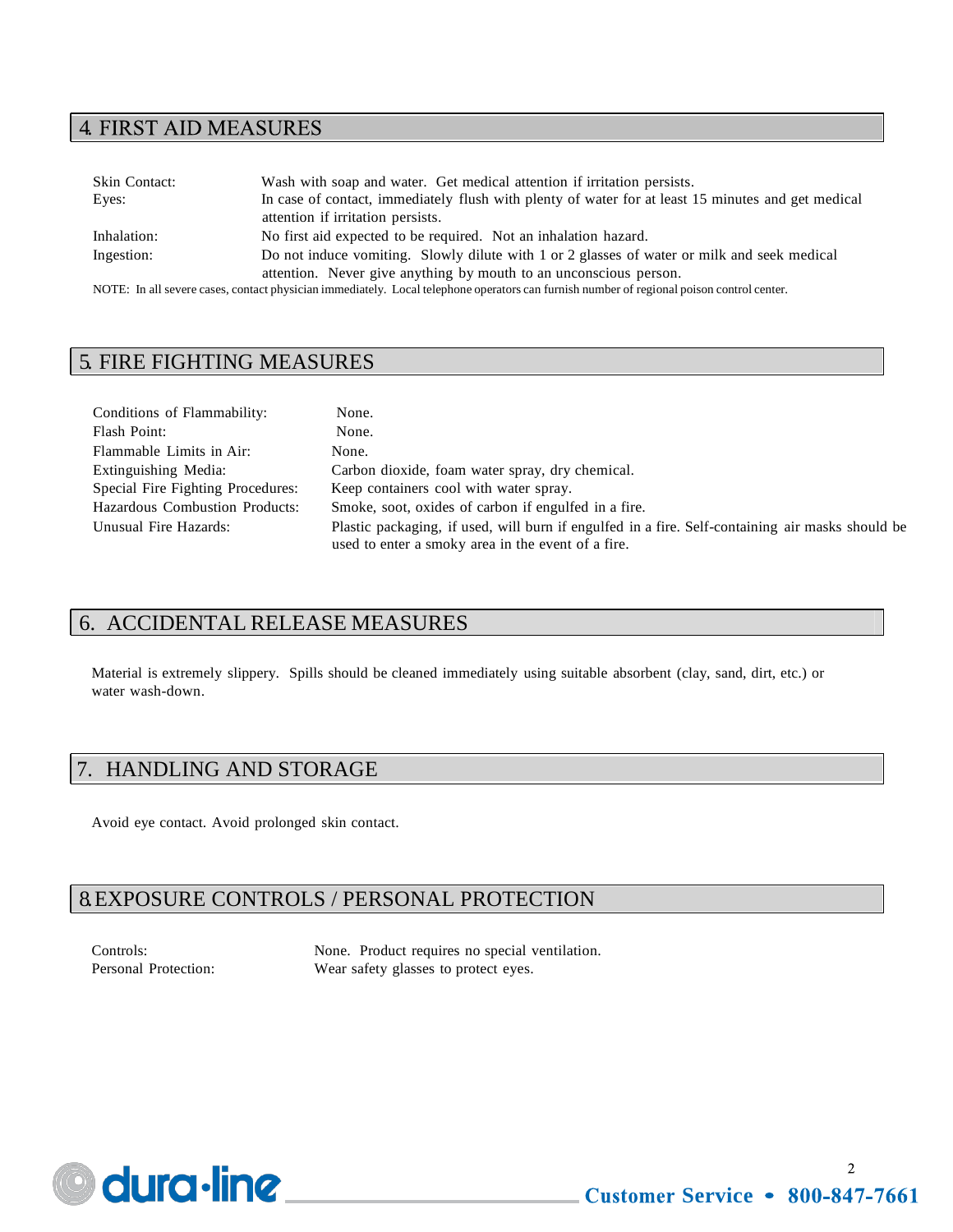#### 9. PHYSICAL AND CHEMICAL PROPERTIES

VOC Content: 0 gm/L

Initial Boiling Point (bulk): 212 °F (100 °C) Vapor Pressure: Approx. 18 mmHg (water) Percent Volatile:  $> 90\%$  (vol.) Vapor Density (air = 1):  $> 1$ Density/ Sp. Gravity: 8.3 lbs/gal (1.01 sp.g.) Evaporation Rate (nBu Ac = 1): Much less than 1 Water Solubility: Completely soluble Appearance: Pourable, white liquid pH:  $7 - 8$  Odor: Neutral odor

# 10. STABILITY AND REACTIVITY

| Stability:                            |  |
|---------------------------------------|--|
| Incompatibility (Materials to Avoid): |  |
| Hazardous Polymerization:             |  |
| Hazardous Decomposition Products:     |  |
| Conditions to Avoid:                  |  |

Stable. Avoid exposure to materials that react with water. Will not occur. Soot, oxides of carbon if heated to combustion temperature. None known.

# 11. TOXICOLOGICAL INFORMATION

Carcinogenicity: Contains no known or suspected carcinogens listed with OSHA, IARC, NTP, or ACGIH. Threshold Limit Value: Unknown. WHMIS Information: According to available information, the ingredients have not been found to show reproductive toxicity, teratogenicity, mutagenicity, skin sensitization, or synergistic toxic effects with other materials.

#### 12. ECOLOGICAL INFORMATION

Eco toxicological Information: No data at this time. Chemical Fate Information: No data at this time.

#### 13. DISPOSAL CONSIDERATIONS

Disposal should be made in accordance with federal, state, and local regulations. Bury in approved landfill, or incinerate in approved incinerator according to federal, state, and local regulations.

RCRA: Not a hazardous waste. U.S. EPA Waste Number: None.



 $\mathbf{3}$ **Customer Service • 800-847-7661**